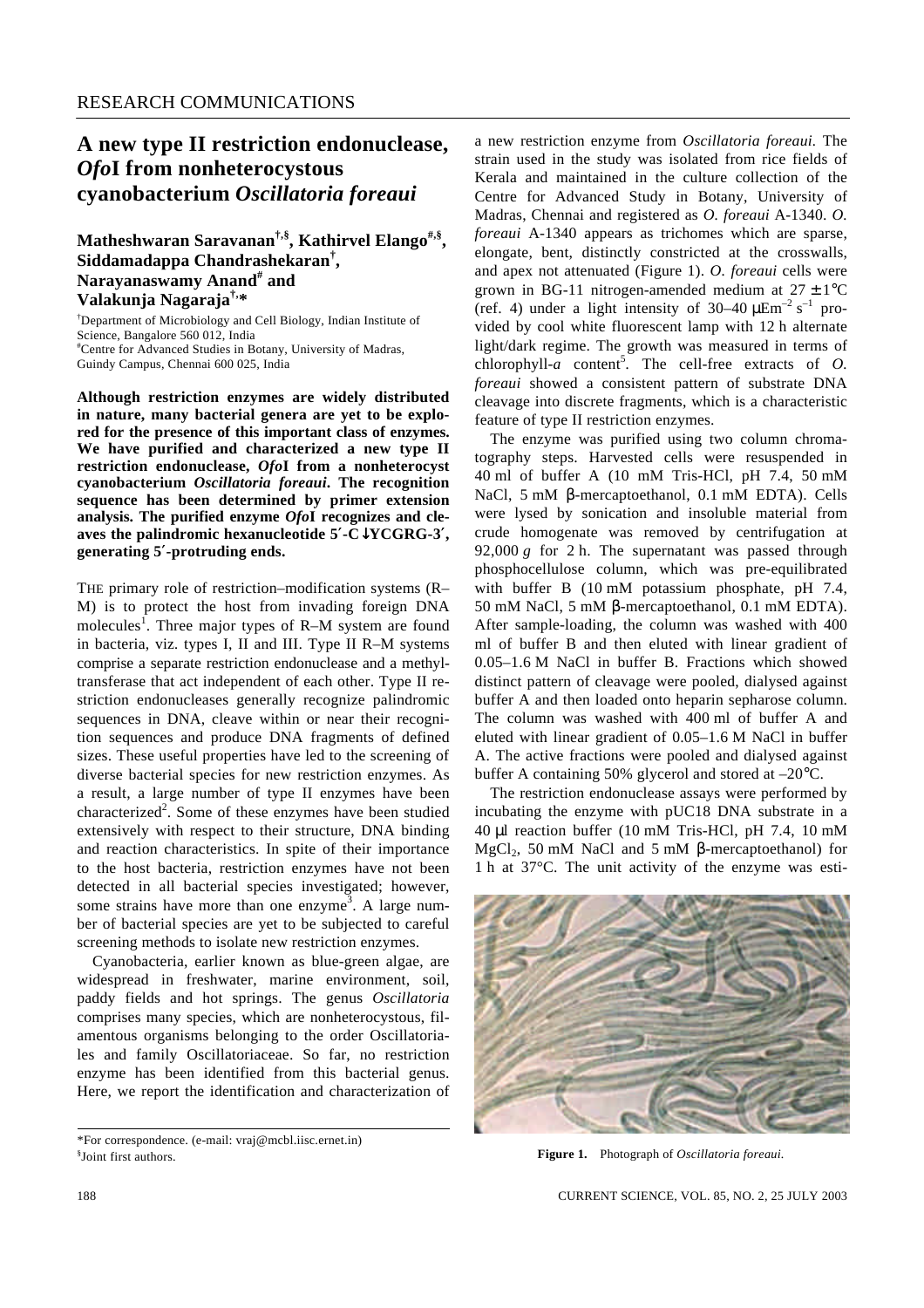

**Figure 2.** Digestion profile of different DNA substrates with *Ofo*I and *Ava*I*. a*, Comparative cleavage patterns of *Ofo*I and *Ava*I using different DNA substrates. Lanes 2, 5, 8, Undigested *l*DNA, pUC18 and pBR322 DNA, respectively; lanes 3, 6, 9, *l*DNA, pUC18 and pBR322 DNA digested with *Ava*I; lanes 4, 7, 10, Corresponding *Ofo*I digests; lane 1, DNA marker (0.5–10 kb), Novagen, Madison, USA. *b*, Double digestion of pBR322. Lanes 3, 4, Double digestion of pBR322 using *Ava*I*–Eco*RI and *Ofo*I*–Eco*RI, respectively; lane 2, Undigested pBR322; lane 1, DNA marker as indicated. In all the cases, assays were terminated by adding 5 μl of stop buffer (20% ficoll, 50 mM EDTA, bromophenol blue 0.1% w/v and xylene cyanol 0.1%). The reaction mixture was resolved by electrophoresis for 2 h at 100 V on 1% agarose gel in 40 mM Tris-acetate, pH 8.2, 1 mM EDTA. The gel was stained by 0.5 μg/ml ethidium bromide.



**Figure 3.** Determination of cleavage site of *Ofo*I*.* The nucleotide position of cleavage of *Ofo*I was determined by primer extension analysis. The plasmid pUC18, which has a single site for *Ofo*I, was used for this analysis. The pUC18 forward primer (5′-GTT TTC CCA GTC ACG AC-3′) was end-labelled using *g*-<sup>32</sup>P-ATP and T4 polynucleotide kinase. The exact cleavage position of the enzyme *Ofo*I was mapped by standard dideoxy sequencing reaction using Taq DNA polymerase. G, A, T, C represent the sequence ladder. To map the top strand cleavage site, pUC18 was digested with *Ofo*I, the resulting cleavage products were used for primer extension (lane 1). To map the cleavage site in the bottom strand, first the primer was extended and then the resulting products were cleaved by *Ofo*I (lane 2).

mated by incubating various amounts of the enzyme with 1 μg of pUC18 DNA under the standard assay conditions described above. One unit of enzyme activity was defined as the amount of enzyme required to completely digest 1 μg of *l*DNA in 1 h at 37°C under the standard assay conditions. A total of 18,000 units of enzyme was recovusing different DNA substrates such as pUC18, pBR322 and *l*DNA in the reaction. Plasmids pUC18 and pBR322 DNA have a single site, while *l*DNA contains eight sites. The cleavage pattern generated by the new enzyme was compared with the pattern of other type II restriction enzymes; it was identical to the pattern generated by *Ava*I. *Ava*I digestion of *l*DNA generated nine fragments of sizes 14677, 8614, 6888, 4720, 4716, 3730, 1881, 1674 and 1602 bp. Fragments of the same size were generated from *IDNA* with the new enzyme (Figure 2*a*). Double-digestion pattern of pBR322 obtained using the new enzyme and *Eco*RI was identical to that obtained from *Ava*I and *Eco*RI (Figure 2 *b*). The exact cleavage site of the new enzyme was determined by primer extension analysis as described in Balke *et al.*<sup>6</sup> . The pUC18 DNA was digested by the enzyme and a primer (5′-GTT TTC CCA GTC ACG AC-3′) was annealed to 76 bp upstream of the cleavage site and then extended with Klenow fragment of DNA polymerase I. To localize the bottom strand cleavage site, the primer was first extended and then cleaved with the new enzyme. Dideoxy sequencing reactions were carried out using the same primer, and the sequencing products were electrophoresed in parallel with the extended products (Figure 3). These data showed that the new enzyme recognizes and cleaves the following sequence

ered after purification, starting from 7.3 g of *O. foreaui.* The cleavage pattern of the new enzyme was determined

5′-C\CCGGG-3′ 3′-GGGCC\C-5′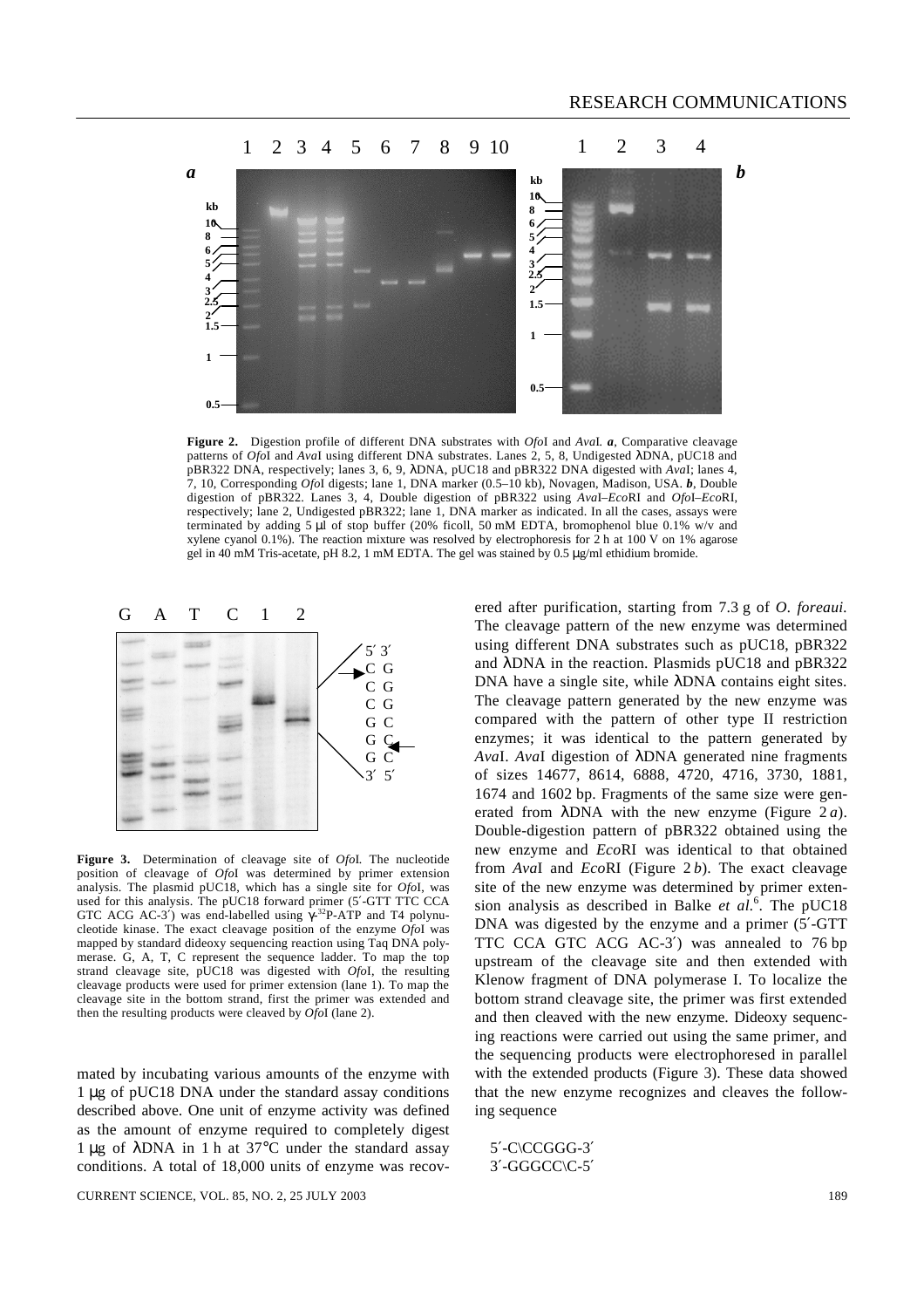## RESEARCH COMMUNICATIONS



**Figure 4.** Comparison of *Ofo*I and *Ava*I activities. *a*, Optimum temperature of the enzymes was determined by estimating the per cent activity at different temperatures (30 to 65°C) under standard assay conditions. *b*, Effect of pH on enzyme activity was evaluated by estimating per cent activity at different pH values such as 6.0, 6.7, 7.0, 7.4 and 8.0. *c*, Effect of divalent metal ions on *Ava*I and *Ofo*I activity was assessed by estimating the total activity in the presence of different divalent metal ions such as  $Mg^{2+}$ ,  $Mn^{2+}$ ,  $Ca^{2+}$ ,  $Zn^{2+}$ ,  $Co^{2+}$ ,  $Co^{2+}$ ,  $Cd^{2+}$  and Ni<sup>2+</sup>. *d*, Optimum ionic strength for activity of the enzymes was determined by adding 0 to 200 mM NaCl to the reaction mixture.

generating four nucleotide-protruding 5′-ends. The recognition sequence and cleavage pattern are identical to those of *Ava*I (ref. 7). Since this is the first restriction enzyme to be characterized from the *O. foreaui*, it is named as *Ofo*I*.*

The properties of *Ofo*I were compared with *Ava*I, since both were isolated from different cyanobacteria (Figure 4 *a*–*d*). The enzyme *Ava*I is isolated from *Anabaena*  variabilis and has been well characterized<sup>8</sup>. A comparison of the activities of isoschizomer *Ofo*I with *Ava*I is important to evaluate its origin and explore its potential applications. The temperature optimum for the enzyme *Ofo*I was determined by carrying out assays with constant amounts of DNA and enzyme over a broad range of temperatures ranging from 30 to 65°C. The enzyme exhibits complete activity at 37°C; when temperature was increased to 45°C, it showed stimulated activity (Figure 4 *a*). *Ofo*I is not inactivated by heating at 65°C for 20 min. Similar observations have been made with *Ava*I*.* Next, optimum pH for the enzyme was determined by estimating the per cent activity at different pH values ranging from 6.0, 6.7, 7.0, 7.4, 8.0 and 8.5. *Ofo*I exhibits broad pH optimum and was found to be most active at pH 7.4 (Figure 4 *b*). Type II restriction enzymes require divalent metal ions for their cleavage property. Hence, the enzyme *Ofo*I was assayed for its activity in the presence of different divalent cations such as  $Mg^{2+}$ ,  $Mn^{2+}$ ,  $Ca^{2+}$ ,  $\text{Zn}^{2+}$ ,  $\text{Co}^{2+}$ ,  $\text{Cd}^{2+}$  and  $\text{Ni}^{2+}$ . *OfoI* showed maximum activity in the presence of  $Mg^{2+}$  and around 5% activity in presence of  $Mn^{2+}$ , while no detectable activity was obtained with any other divalent cations tested (Figure 4 *c*). Another notable property of many Enases is that they exhibit star activity in presence of  $Mn^{2+}$  ions<sup>9</sup>. We could not detect any star activity in the presence of  $Mn^{2+}$ . The effect of ionic strength on enzyme activity was determined by estimating per cent activity at different salt concentrations. The enzyme is functional between 0 and 100 mM NaCl concentrations, exhibiting optimum activity at 50 mM NaCl concentration (Figure 4 *d*). Both *Ofo*I and *Ava*I showed nearly identical biochemical properties (Figure 4 *a–d*).

The enzyme *Ofo*I could be a convenient alternative to *Ava*I because of the following reasons. *A. variabilis* contains two restriction enzymes *Ava*I and *Ava*II, and hence